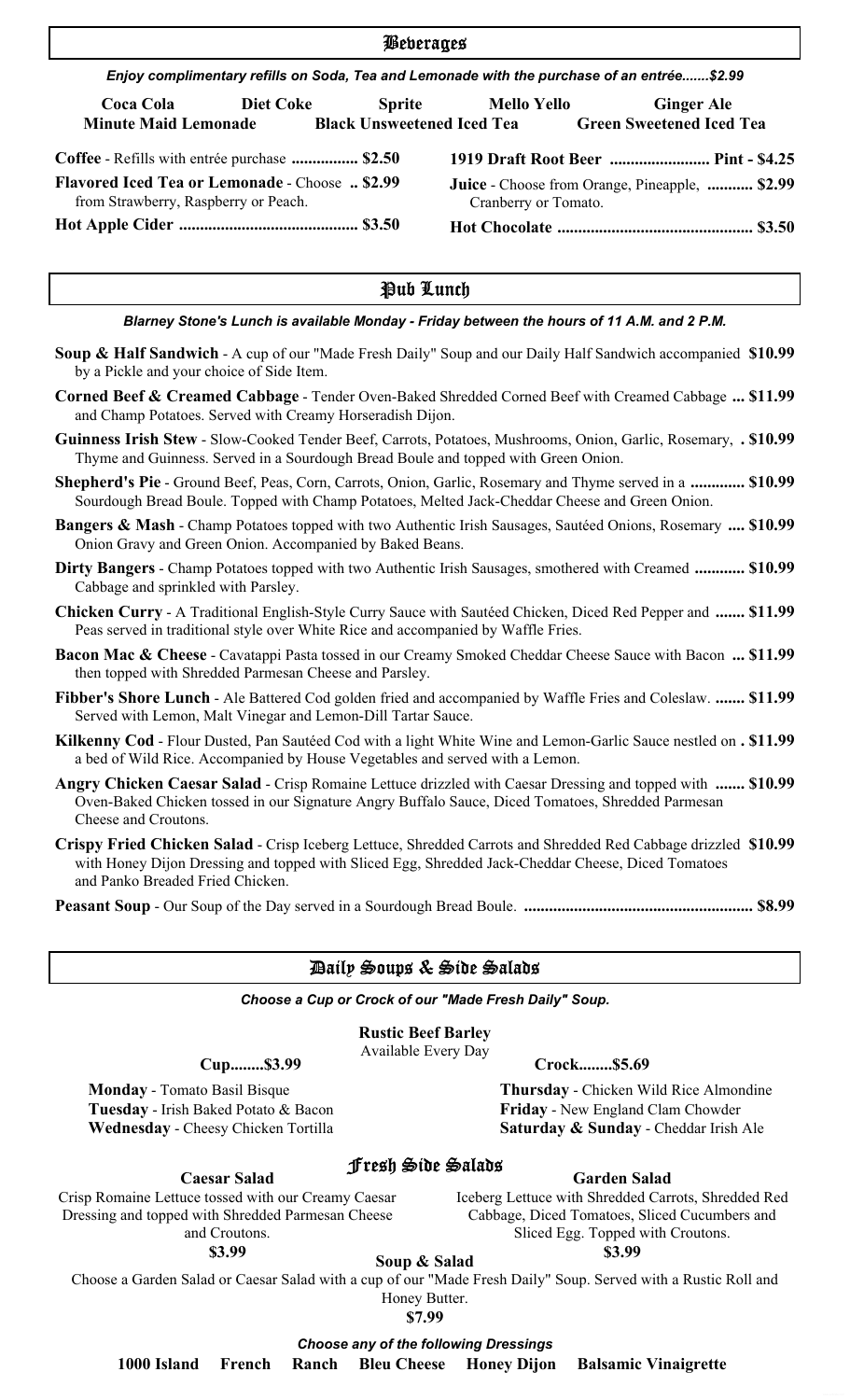# Blarney Stone Pub

**Serving Full Menu from 11:00 A.M. until 11:00 P.M. Appetizers & Irish Sweets available until Midnight**

### Appetizers

#### *HH denotes Appetizer Pricing during Happy Hours. Generous portions and plenty to share.*

**Irish Nachos** - Waffle Fries .... \$15.99....HH \$12.99 topped with Seasoned Beef or Chicken, Melted Jack-Cheddar Cheese, Tomatoes, Jalapenos and Green Onion. Served with Dublin Dip and Salsa.

#### **Add Spicy Black Beans......\$1.69**

**\*Salmon Lox** - Citrus Cured **... \$15.99....HH \$12.99** Salmon, Lightly Toasted Focaccia, Sliced Tomatoes and our Signature Roasted Garlic, Spinach & Artichoke Dip.

**Drunkin Spicy Shrimp** - **..... \$15.99....HH \$12.99** Succulent Shrimp sautéed with White Wine and Cajun Spice. Served with Lemon and a Rustic Roll.

**Wings O'Malley** - Crispy **...... \$14.99....HH \$12.99** Fried, Juicy Bone-In Chicken Wings or Breaded Boneless Chicken tossed in your choice of Asian, Dragon BBQ, Angry Buffalo or Kilt Lifter Habañero Sauce. Served with Celery and Ranch or Bleu Cheese Dressing.

**Traditional Pub Nachos** - **... \$14.99....HH \$12.99** Tortilla Chips, Seasoned Beef or Chicken and Melted Jack-Cheddar Cheese topped with Shredded Lettuce, Black Olives, Diced Tomatoes and Pickled Jalapenos. Served with Sour Cream and Salsa.

**Ale Battered Onion Rings** - **.... \$9.99....HH \$7.99** Beer Battered, Thick Cut Onion Rings fried golden brown. Served with Dublin Dip.

**Pickled Egg** - Pickled with Spicy Peppers, Dill **\$1.75** & Garlic.....Not your average Pickled Egg!

**.... \$15.99....HH \$12.99 Irish Egg Rolls** - Three Hand **. \$14.99....HH \$12.99** Rolled, Crispy Fried Egg Rolls with Corned Beef, Cabbage, Carrots, Green Onion, Sauerkraut and Swiss Cheese. Served with

Sriracha 1000 Island and Asian Sauce.

Creamy Roasted Garlic, Spinach & Artichoke Dip served chilled in a Bread Boule and topped with Diced Tomatoes and Parmesan Cheese. Accompanied by Tortilla Chips and Salsa. **Emerald Island Dip - Our ..... \$13.99....HH \$10.99** 

#### **Mussels Malone** - Succulent **.. \$15.99....HH \$12.99** Mussels Sautéed with Garlic, Onions, Tomatoes, Thyme and White Wine. Sprinkled with Parmesan Cheese and served with Lemon and a Rustic Roll.

**Ale Battered Cheese Sticks** - **.. \$7.99....HH \$5.99** Beer Battered Mozzarella, Golden Fried and served with Marinara Sauce.

**Spicy Chicken Lettuce ......... \$15.99....HH \$12.99**

**Boats** - Pan Sautéed Chicken, Broccoli, Carrots, Squash, Zucchini, Red Pepper and Cabbage tossed with our Asian Sauce. Garnished with Sliced Almonds, Fried Rice Noodles and Green Onion. Served with Romaine Hearts.

**Pound O' Fries** - Sweet Potato . \$12.99....HH \$9.99<br>Add Spicy Black Beans......\$1.69<br>and Waffle Fries served with our Signature and Waffle Fries served with our Signature Dublin Dip.

> **Pound O' Sheamus Fries** - **.... \$12.99....HH \$9.99** Waffle Fries topped with our Rosemary Onion Gravy, Sour Cream and Green Onions.

*\*Consuming raw or undercooked seafood may increase your risk of foodborne illness.*

### Entrée Salads & Wraps

*Ask your server to...."Wrap It Up!" All Salads can be wrapped in a Flour Tortilla and served with your choice of one Side Item. Add a Cup of Soup or Side Salad for \$2.99.*

- **Strawberry Pecan Salad** Crisp Romaine Lettuce and Spring Greens topped with Fresh Strawberries, **......... \$15.99** Candied Pecans, Bleu Cheese Crumbles, Diced Red Onion and a Juicy 7 oz. Chicken Breast. Drizzled with Poppy Seed Dressing.
- **Angry Chicken Caesar Salad** Oven-Baked Chicken tossed with our Signature Angry Buffalo Sauce and **... \$13.99** nestled on Crisp Romaine Lettuce drizzled with Caesar Dressing. Topped with Diced Tomatoes, Shredded Parmesan Cheese and Croutons.
- **Crispy Fried Chicken Salad** Crisp Iceberg Lettuce, Shredded Carrots and Shredded Red Cabbage drizzled **\$13.99** with Honey Dijon Dressing. Topped with Sliced Egg, Jack-Cheddar Cheese, Panko Breaded Chicken and Diced Tomatoes. Personalize your Chicken with any of the following sauces for an additional \$ .89.

### Asian Breaded Chicken **Angry Buffalo Breaded Chicken Dragon BBQ Breaded Chicken Kilt Lifter Habañero Breaded Chicken**

**Taco Salad** - Garden Lettuce Mix topped with Seasoned Beef or Chicken, Shredded Jack-Cheddar Cheese, **.... \$13.99** Pico de Gallo, Black Olives, Pickled Jalapenos and drizzled with Cilantro-Lime Sour Cream. Served with Tortilla Chips and Salsa.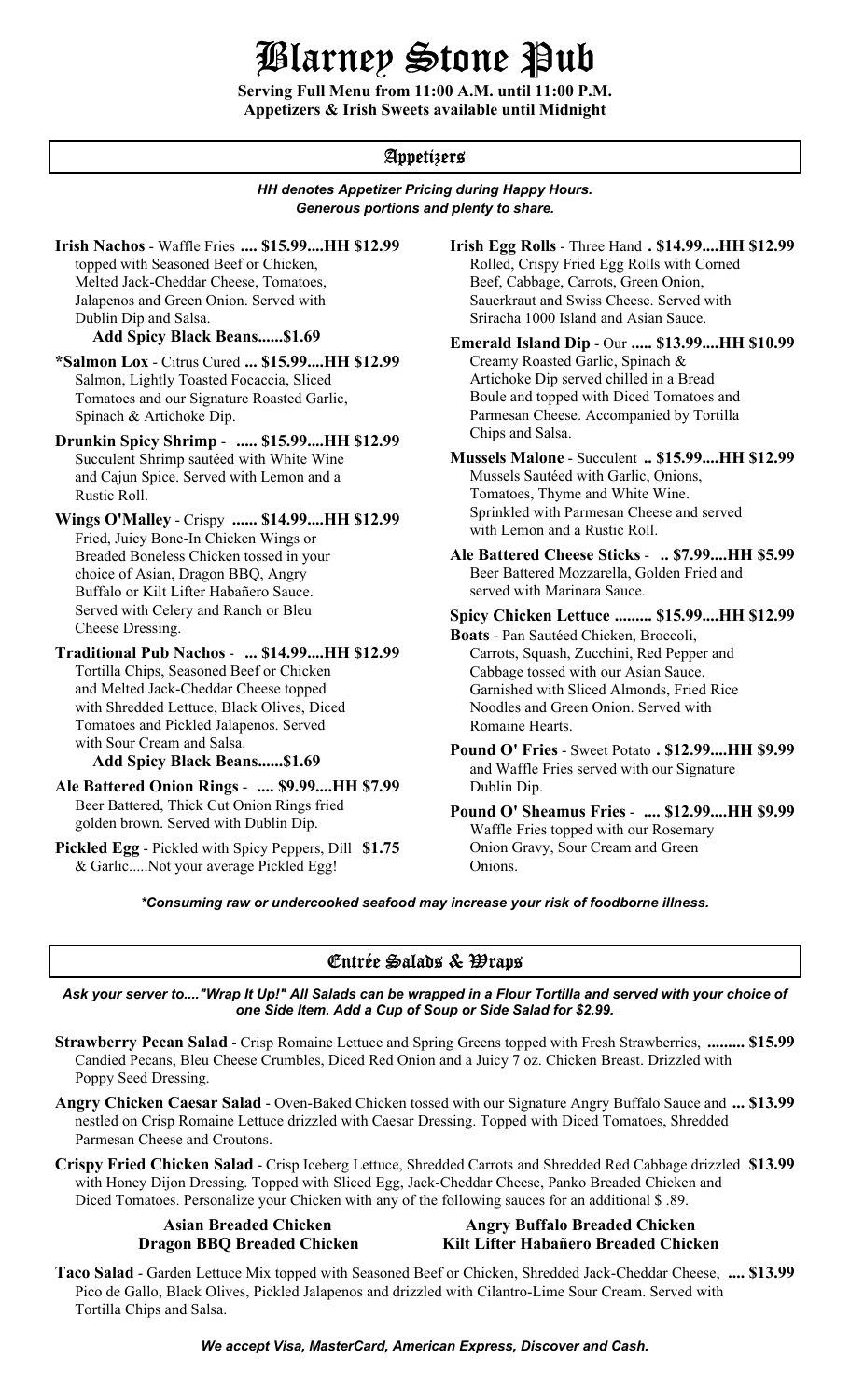#### Pubwiches

#### *All Pubwiches are accompanied by a Pickle and your choice of one side unless otherwise specified. Add a Cup of Soup or Side Salad for \$2.99.*

- **Reuben** Grilled Marble Rye Bread, Melted Swiss Cheese, Sauerkraut, Tender Oven-Baked Shredded Corned **\$14.99** Beef and 1000 Island Dressing.
- **Blarney Dip** Seasoned Tender Roast Beef on a Grilled Hoagie Bun with Garlic Aioli and topped with **.......... \$14.99** Melted Swiss Cheese. Served with Rosemary Onion Gravy.
- **Emerald Chicken** A Juicy 7 oz. Chicken Breast served on Lightly Toasted Focaccia. Topped with our **........ \$14.99** Signature Roasted Garlic, Spinach & Artichoke Dip, Melted Mozzarella Cheese and Shredded Parmesan Cheese.
- **Fibber's Fish Sandwich** Golden Fried Ale Battered Cod served on a Bun with Lettuce and Tomato. **........... \$13.99** Accompanied by Waffle Fries and Coleslaw. Served with Lemon, Malt Vinegar and Lemon-Dill Tartar Sauce.
- **Cuban** A Crispy Press-Grilled Hoagie with Beer Braised Pork Butt, Cured Ham, Melted Swiss Cheese, **........ \$14.99** Pickles and a generous amount of Mustard.
- **Kickin' Chicken** A Juicy 7 oz. Chicken Breast served on a Bun and topped with Melted Smoked Cheddar, **.. \$14.99** Caramelized Onions and our Signature Kilt Lifter Habañero Sauce.
- **\*Belfast Barnyard** Grilled Cottage Bacon topped with Melted American Cheese and your choice of Two **.... \$12.99** Over Easy or Hard Fried Eggs. Served on Toasted Sourdough Bread.
- **Smoked Sicilian** Smoked Ham, Pepperoni, Bacon and Melted Mozzarella Cheese on Lightly Toasted **.......... \$13.99** Focaccia with Spring Lettuce, Sliced Tomatoes, Balsamic Vinaigrette, Black Olives and Shredded Parmesan Cheese. Served with Marinara.
- **California-Style Fish Tacos** Ale Battered Cod nestled on Two Flour Tortillas. Dressed with crisp, **............ \$13.99** thin-sliced Cabbage and Carrots, Pico de Gallo and Cilantro-Lime Sour Cream. Accompanied by Tortilla Chips, Salsa and Lime Wedges.
- **Florentine Veg** Our Signature Roasted Garlic, Spinach and Artichoke Dip, Sliced Cucumbers, Sliced **.......... \$11.99** Tomatoes and Spring Lettuce nestled on Lightly Toasted Focaccia. Topped with Mozzarella and Shredded Parmesan Cheese.

*\*Consuming raw or undercooked eggs may increase your risk of foodborne illness.*

### Burgers & Chicken

*Choose a 7 oz. Juicy Chicken Breast or 8 oz. Beef Patty with your favorite topping. Served on a Bun with a Pickle and your choice of one Side Item. Add a Cup of Soup or Side Salad for \$2.99.*

- **\*Classic Pub** Served with Lettuce and Tomato.
- **\*Hot Headed Irishman** Fresh Jalapenos, **... \$14.99** Bleu Cheese Dressing, Pepper Jack Cheese and Angry Buffalo Sauce.
- **\*Smokie O'Leary** Smoked Cheddar, Bacon and Dragon BBQ Sauce.
- **\*Rosemary O'Reilly** Swiss Cheese and **..... \$14.99** Grilled Onions. Served with Rosemary Onion Gravy.
- **......... \$12.99 \*Dirty Bird** Smoked Cheddar, Spicy Black **. \$14.99** Beans, Sour Cream and your choice of an Over Easy or Hard Fried Egg.
	- **\*Ultimate Cheese** American, Mozzarella **.... \$13.99** and Smoked Cheddar.
	- **\$14.99 \*Dubliner** Swiss Cheese and our Guinness **.. \$14.99** & Mushroom Peppercorn Sauce.
		- **\*Corker** Tender Corned Beef, Sauerkraut, **... \$16.99** Swiss Cheese and 1000 Island Dressing.

*\*Consuming raw or undercooked beef or eggs may increase your risk of foodborne illness.*

#### Sides

*Choice of sides included with an Entrée at no charge are........Coleslaw, Champ Potatoes, House Vegetables, Baked Beans, Waffle Fries, Wild Rice or Creamed Cabbage. Substitute Sweet Potato Fries, Loaded Champ Potatoes, Sheamus Fries, Ale Battered Onion Rings or Fresh Fruit for an additional \$.99.*

|  | Ale Battered Onion Rings  \$3.99 |  |
|--|----------------------------------|--|
|  |                                  |  |

| Ale Battered Onion Rings  \$3.99 |  |
|----------------------------------|--|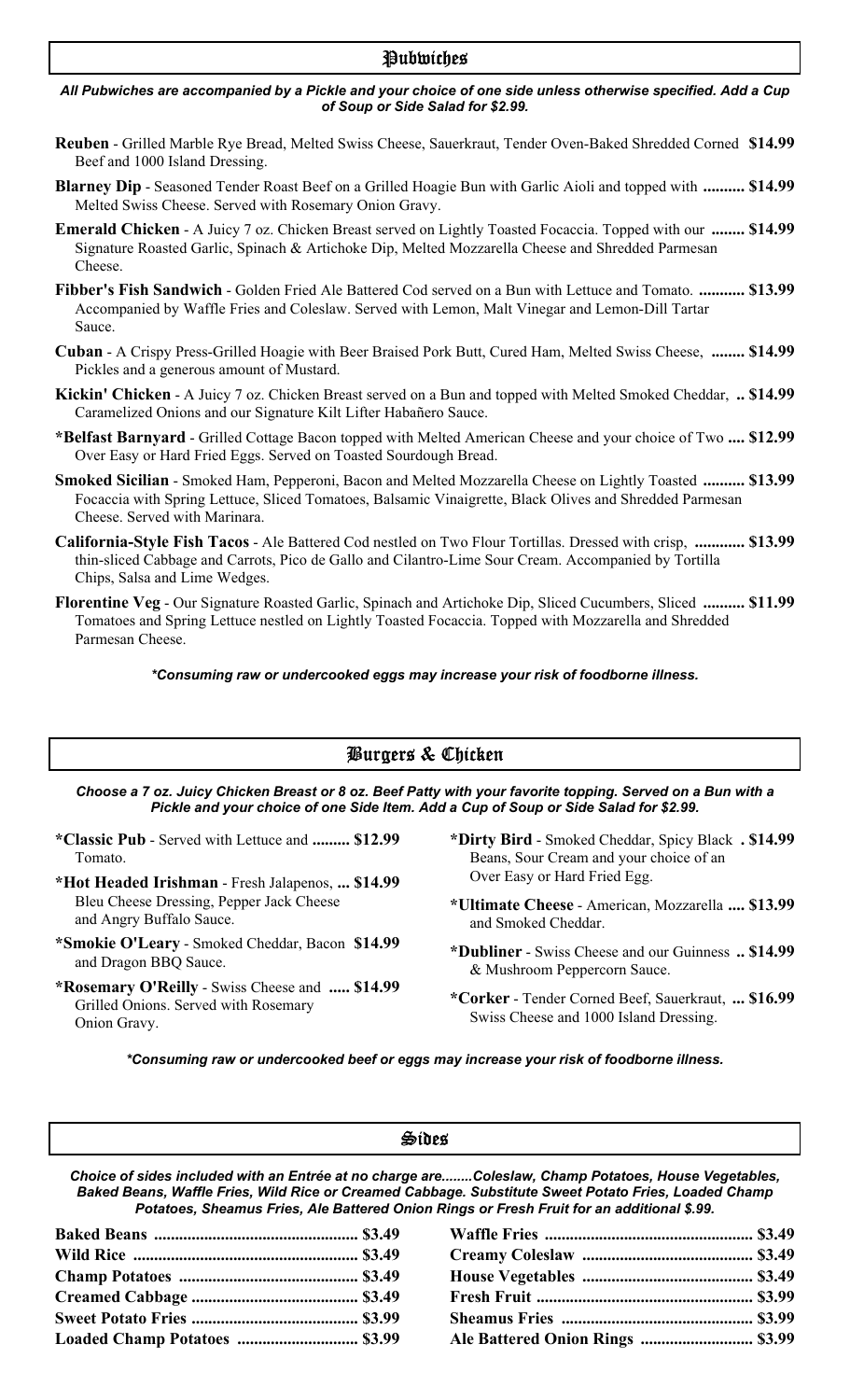#### Pub Specialties

#### *Add a Cup of Soup or Side Salad to an entrée for \$2.99*

- **Bangers & Mash** Champ Potatoes topped with four Authentic Irish Sausages, Sautéed Onions, Rosemary **... \$16.99** Onion Gravy and Green Onion. Accompanied by Baked Beans, a Rustic Roll and Honey Butter.
- **Dirty Bangers** Champ Potatoes topped with four Authentic Irish Sausages, Smothered with Creamed **........... \$16.99** Cabbage and sprinkled with Parsley. Accompanied by a Rustic Roll and Honey Butter.
- **Guinness Irish Stew** Slow-Cooked Tender Beef, Carrots, Potatoes, Mushrooms, Onions, Garlic, Thyme, **.... \$16.99** Rosemary and Guinness are the base for this true comfort food. Served with a Rustic Roll and Honey Butter.
- **Shepherd's Pie** Ground Beef, Peas, Corn, Carrots, Onion, Garlic, Rosemary and Thyme topped with Champ **\$16.99** Potatoes, Melted Jack-Cheddar Cheese and Green Onion. Served with a Rustic Roll and Honey Butter.
- **Corned Beef & Creamed Cabbage** Tender Oven-Baked Shredded Corned Beef with Creamed Cabbage **... \$18.99** and Champ Potatoes. Served with Creamy Horseradish Dijon, a Rustic Roll and Honey Butter.
- **Kilkenny Cod** Flour Dusted Pan Sautéed Cod nestled on a bed of Wild Rice and topped with a light White **.. \$16.99** Wine and Lemon-Garlic Sauce. Accompanied by House Vegetables and served with a Lemon.
- **Fibber Flanagan's Fish & Chips** Ale Battered Cod golden fried and accompanied by Waffle Fries and **..... \$16.99** Coleslaw. Served with Lemon, Malt Vinegar and Lemon-Dill Tartar Sauce.
- **English-Style Curry** A Traditional English-Style Curry Sauce with Diced Red Pepper and Peas served over White Rice and accompanied by Waffle Fries. Choose from Vegetable, Chicken or Shrimp.
- **Vegetable Curry....\$13.99 Chicken Curry....\$15.99 Shrimp Curry....\$17.99**
- **Pub Mac & Cheese** Cavatappi Pasta tossed in a Creamy Smoked Cheddar Cheese Sauce then topped with **.. \$11.99** Shredded Parmesan Cheese and Parsley. Personalize it by adding any of the following items....

 **Sautéed Chicken...\$3.99 Kilt Lifter Habañero Breaded Chicken...\$4.99 Sautéed Shrimp...\$5.99 Angry Buffalo Breaded Chicken....\$4.99 Bacon....\$2.99 Dragon BBQ Breaded Chicken....\$4.99**

- **Steak Stroganoff** Sautéed Tender Sirloin and Mushrooms with Cavatappi Pasta tossed in a creamy sauce of **\$18.99** Rosemary Onion Gravy, Sour Cream and Marsala. Topped with a dollop of Sour Cream.
- **\*Lemon-Dill Salmon** An 8 oz. Atlantic Salmon Filet nestled on a bed of Wild Rice and topped with **........... \$19.99** Lemon-Dill Sauce. Accompanied by House Vegetables and served with a Lemon.
- **\*Black & Tan Sirloin** A 10 oz. Center Cut Sirloin prepared to your specification, nestled on Fried Onion **... \$21.99** Strings and topped with our Guinness Mushroom Peppercorn Sauce. Accompanied by House Vegetables, Champ Potatoes, a Rustic Roll and Honey Butter.
- **\*Rosemary & Garlic Sirloin** Rosemary, Honey, Garlic and Soy Sauce create the marinade for this **............ \$21.99** flavorful 10 oz. Center Cut Sirloin. Prepared to your specification, nestled on Fried Onion Strings and accompanied by House Vegetables, Champ Potatoes, a Rustic Roll and Honey Butter.
- **\*Lamb Sirloin** An 8 oz. Tender Lamb Sirloin pan sautéed to your specification, nestled on Champ Potatoes **. \$24.00** and topped with Marsala Demi Glaze. Accompanied by Creamed Cabbage, a Rustic Roll and Honey Butter.

#### *\*Consuming raw or undercooked beef, lamb or seafood may increase your risk of foodborne illness.*

#### Irish Sweets

- **Chocolate Irish Cream Cake** Chocolate Cake smothered with Caramel and Bailey's Irish Cream. Topped **... \$7.49** with Vanilla Bean Ice Cream, Whipped Cream, Toffee Bits and Chocolate Syrup.
- **Jameson Irish Bread Pudding** Cinnamon, Nutmeg and Vanilla create this Irish favorite. Deep Fried and **.... \$7.49** topped with Jameson Irish Whiskey Sauce. Served with Vanilla Bean Ice Cream. Irresistible!
- **Apple-Berry Tart** An Apple, Raspberry, Blueberry and Blackberry baked Tart drizzled with a **...................... \$7.49** Raspberry-Honey Sauce. Topped with Whipped Crean and served with Vanilla Bean Ice Cream.
- **Guinness Float** Vanilla Bean Ice Cream topped with Jameson Irish Whiskey Sauce, Hershey's Chocolate and **\$6.49** a float of Guinness Stout.
- **Root Beer Float** Vanilla Bean Ice Cream and 1919 Draft Root Beer topped with Whipped Cream and a **......... \$5.49** Cherry.

#### Don't forget about our Weekly Specials!

**Wine Not Monday** - Half Priced Bottles of House Wine....All Day!

**Prime Tuesday** - Prime Rib \$29.99 starting at 5 pm & VIP Members receive an extra \$1.00 off their beer All Day!

**Trash Can Wednesday** - All Flavors of Trash Cans \$6.00....5pm to Midnight!

**ClawRita Friday** - All Flavors of ClawRitas \$6.00....5pm to Midnight!

**VIP (Very Irish Person) Thursdays** - VIP Members receive an extra \$1.00 off their beer All Day!

- **Saturday & Sunday "Dinner In Dublin"** Receive a Bloody Mary, Mimosa or Screwdriver with purchase of a Breakfast Entrée....10am to 2pm!
- **Sensational Sunday** "Dinner In Dublin" 10am to 2pm, Happy Hours & VIP Members receive an extra \$1.00 off their beer All Day!